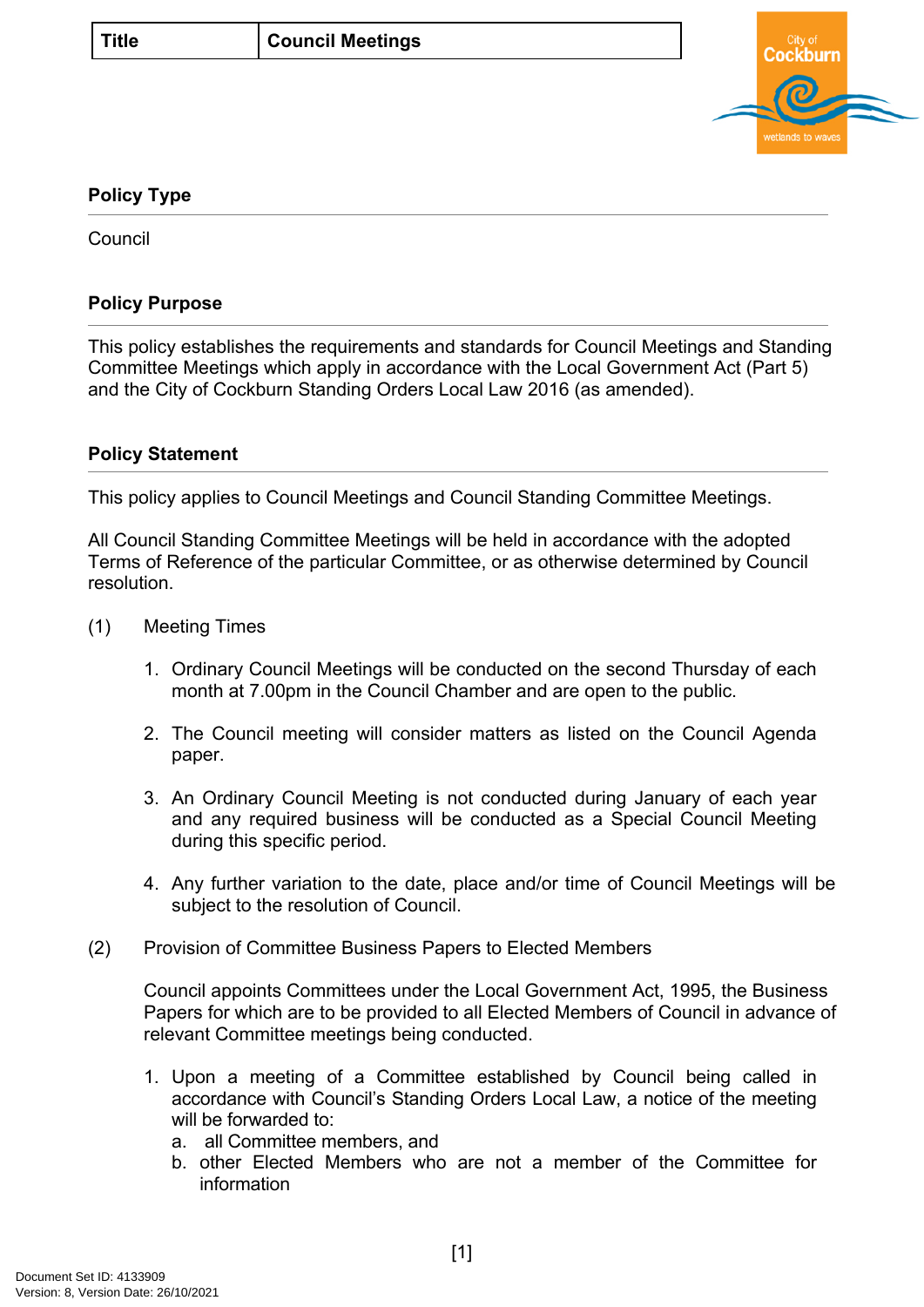

- 2. The Business Papers for the Committee, including the Agenda, related attachments and where applicable, the Minutes of the previous meeting of the Committee, shall be forwarded to all Committee members with the Notice of Meeting, if possible, at least 72 hours prior to the commencement of the Meeting.
- 3. Notwithstanding anything contained in this Policy, any Elected Member may request a copy of Committee documentation to be provided to them.
- (3) Seating Arrangements

Following the election of a new Council from time to time, the seating arrangements in the Council Chamber will be allocated on the following basis:

- 1. The elected Mayor will be seated at the head of the table, facing the public gallery.
- 2. The CEO will also be seated at the head of the table, immediately to the left of the Mayor.
- 3. The elected Deputy Mayor will be seated immediately to the right of the Mayor.
- 4. The Mayor will be responsible for the allocation of the remaining Councillors (with Ward members grouped together, wherever possible) who are to be seated in the Council Chamber.
- (4) Reports

It is critical that reports prepared by staff for Council contain adequate information on which the Council can make an informed decision.

1. Principles

Reports prepared by officers for the Council's consideration are to:

- a. be according to law;
- b. take account of any State or Council Policy;
- c. have regard for the Council's Strategic Community Plan;
- d. be balanced and objective;
- e. be technically correct;
- f. be properly researched using relevant information and data;
- g. ensure procedural fairness;
- h. include options, consequences and associated impacts where appropriate; and
- i. include expert opinion or advice where necessary
- 2. Recommendations

Recommendations prepared by officers for the Council's consideration are to:

- a. be clear and unambiguous;
- b. be implementable;
- c. be professional and ethical;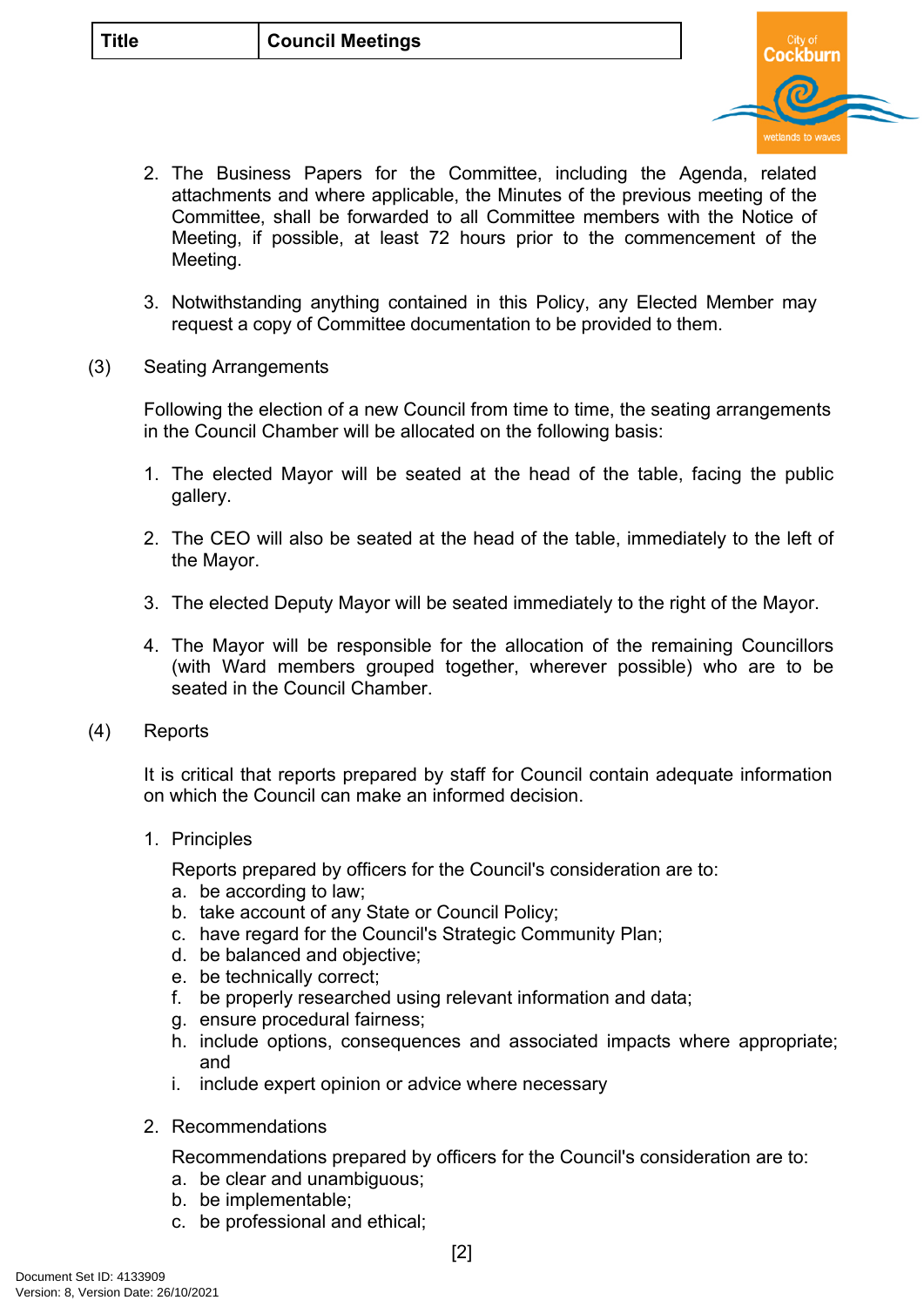

- d. not expose the Council to unreasonable risk or liability;
- e. have regard for the interests of the applicant/submitter as well as the wider community; and
- f. include the administrative actions to enable implementation of the Council's decision
- (5) Proposed Amendments by Elected Members to recommendations for Council Meeting

Elected Members are encouraged to provide suggested alternatives to officer recommendations to the Administration in advance of the relevant Council meeting, to enable consistency and clarity in terminology being proposed, as well as ensuring the legality of any proposed amendments.

- 1. Any proposed amendments to officer recommendations contained in the Council Agenda Paper are to be made personally by the Elected Member either with or without input from the relevant staff member.
- 2. All proposed amendments are to be forwarded to the Minute Clerk following the distribution of the Agenda Paper to Elected Members, by no later than10.00am on the day of the Council Meeting. A copy of the proposed amendment will be circulated to all other Elected Members.
- 3. A reason for the proposed amendment must be included with the information provided in accordance with Clause (5) 2 above.
- 4. Elected Members proposing amendments of a similar nature on the same item(s) may consult with each other in order to achieve a consensus position on any item and agree to withdraw any amendment, or part thereof, or to agree to provide an alternative of similar meaning and/or wording to one, or another, of the presented amendments.
- 5. Having received all proposed amendments in accordance with this Policy, a listing will be compiled with all proposed amendments received, together with relevant reasons, for provision to the Council Meeting. Where there are multiple proposed amendments for the same item, they will be listed in the order they have been received from Elected Members.
- 6. When called upon to do so at the relevant time during the Council Meeting by the Presiding Member, the CEO will inform the Meeting of the items on the Agenda Paper for which notice of a proposed amendment/s has been received.
- 7. At the relevant point of the Council Meeting, the Presiding Member shall invite the Elected Member proposing the amendment(s) to move the alternative motion accordingly. In the case where more than one proposal has been received, the Presiding Member shall call for the amendment(s) to be put in order of their receipt as per Clause (5) 5 above and thereafter dealt with in accordance with Council's Standing Orders.